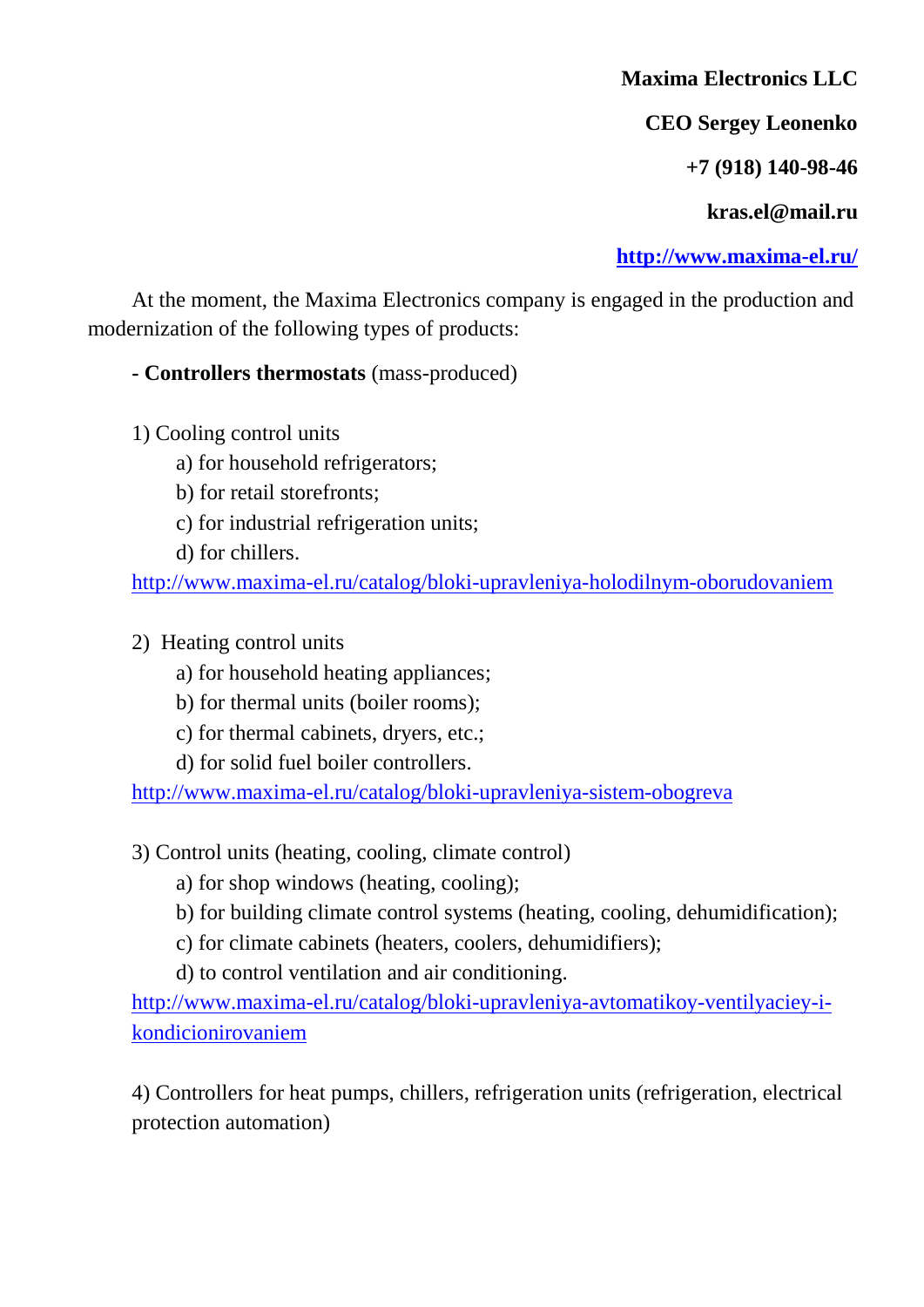## **- Power electronics** (little serial production)

1) Switching power supplies (AC-DC, DC-DC)

Example: step-down power supply unit (PSU) for lighting and galvanic isolation; PSU for controllers and automation (12-48 V or more)

2) Chargers (AC-DC)

Example: charger for car batteries; charger for electric vehicles; charger for boats and battery of autonomous power supply

3) Inverters (DC-AC, DC-DC) - converters from DC voltage to alternating sinusoidal (220 V, 50 Hz)

Example: providing operation from a battery or solar panels of devices designed for alternating voltage (AC 220 V, 50 Hz) - motors, pumps, fans, refrigerators, etc.

4) Frequency converters (AC-DC, AC-AC)

Example: speed and power control of asynchronous motors, smooth start-stop, motor protection

5) Stabilizers (transformer, online HF) - devices for protecting devices and equipment from unacceptable network values, surges and HF interference

6) Uninterruptible power supplies of long-term reserve (UPS, charger, inverter, network filter, switch 12-220 V and more)

Example: provision of uninterruptible power supply, connected devices and equipment, alternating or constant voltage when the network is disconnected; management of backup power sources (generator, solar panels, etc.); charging of the system battery when power is resumed from the network, generator or solar panels <http://www.maxima-el.ru/catalog/istochniki-bespereboynogo-pitaniya-ibp>

7) Network inverters - generation of electricity to the grid (220 V, 50 Hz) from DC sources (solar panels, battery, wind generator, etc.)